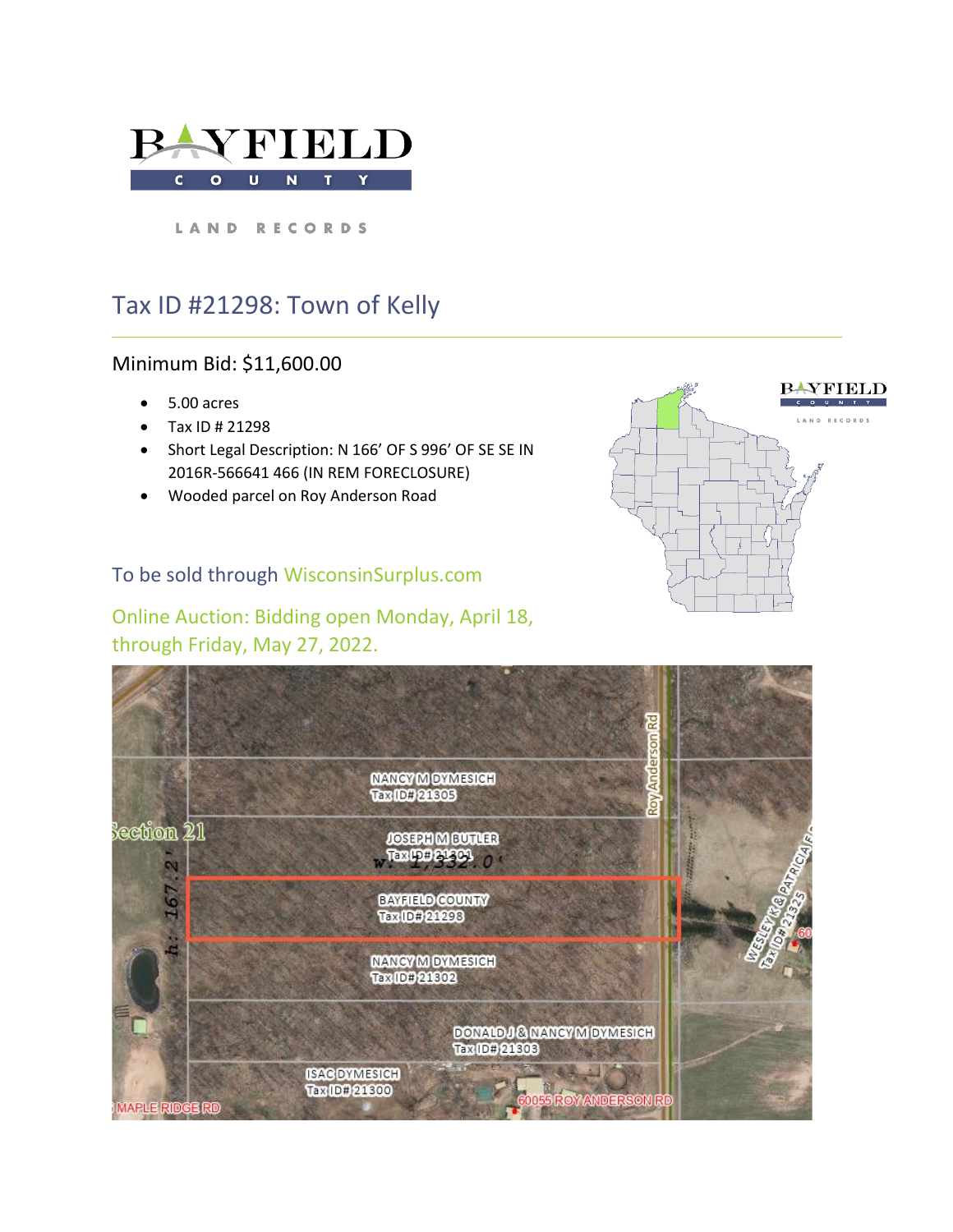### Site Description

**Property Street Address:** NA; Parcel on Roy Anderson Road **Municipality**: Town of Kelly **Tax ID:** 21298 **Acres:** 5.00 **Lot Dimensions:** 1332' x 165' **Type of Access to Property:** Street access off of Roy Anderson Road **School District:** Ashland School District **Structures On Property:** None **Is Property Vacant:** Yes **Is Property Clear of previous owner's personal property:** Yes **Legal Description:** N 166' OF S 996' OF SE SE IN 2016R-566641 466 (IN REM FORECLOSURE) **Additional Information/Descriptions:** Wooded parcel on Roy Anderson Road

**Defects:** Lacks road frontage for buildable parcel; special county zoning and township permission may be necessary

# Title Information

**Title Type:** Quit Claim Deed

**Deed Transfer Fee:** \$30.00

**Title Transfer Terms:** Property sold as is

**Clear Title:** Title search is strongly recommended

**Additional Terms:** If interested in property, it is strongly recommended to get a title search ASAP. Bayfield County does not offer this and cannot guarantee any issues with title.

#### Tax Info

**Additional Fees/Types:** NA **Estimated Yearly Taxes:** ~\$275.00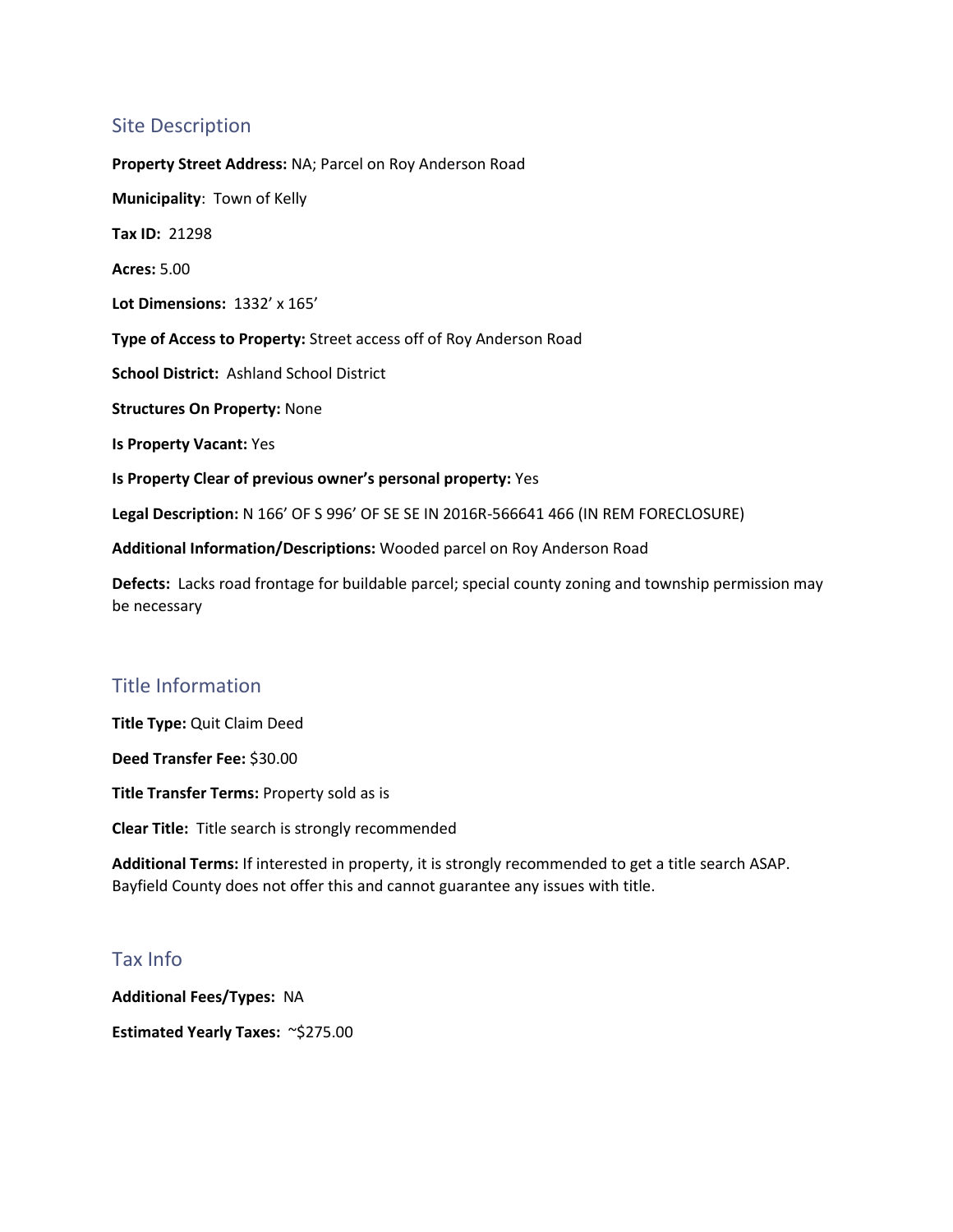# Zoning

**Zoning: Agricultural 1 (Ag-1)** 

**Is Parcel Buildable?** Yes No Further Info Needed

#### **Overall Condition:** Average

**Comments:** Allowed a dwelling density, all building would need to meet the setbacks that exist at the time of construction.



#### Helpful Links

Link to map: <https://novus.bayfieldcounty.wi.gov/access/master.asp?paprpid=21298> Link to Property Lister Page:<https://novus.bayfieldcounty.wi.gov/access/master.asp?paprpid=21298> Zoning Map: <https://maps.bayfieldcounty.wi.gov/ZoningWAB/?find=21298>

#### Bid Requirements

**Bid Link:** <https://wisconsinsurplus.com/>

**WisconsinSurplus is the only place we will be accepting bids.** 

**Estimated Fair Market Value:** \$15,100.00

**Lowest Minimum Net Selling Price, if any:** \$11,600.00

**Starting Bid:** \$500.00

**Auction Start Date:** Monday, April 18, 2022